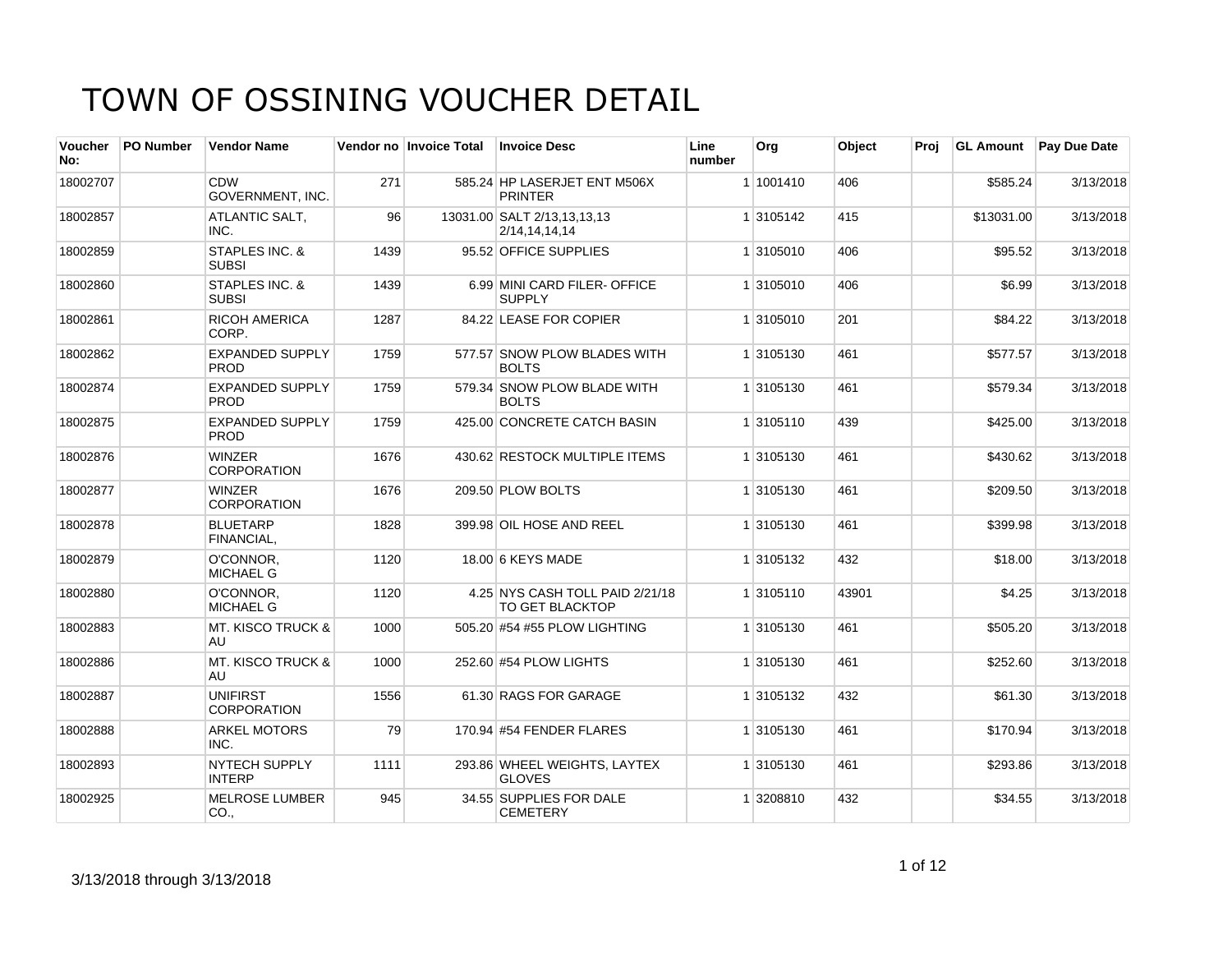| <b>Voucher</b><br>No: | <b>PO Number</b> | <b>Vendor Name</b>                        |      | Vendor no Invoice Total | <b>Invoice Desc</b>                                                  | Line<br>number | Org       | Object | Proj | <b>GL Amount</b> | <b>Pay Due Date</b> |
|-----------------------|------------------|-------------------------------------------|------|-------------------------|----------------------------------------------------------------------|----------------|-----------|--------|------|------------------|---------------------|
| 18002927              |                  | <b>MELROSE LUMBER</b><br>CO.,             | 945  |                         | 9.98 SUPPLIES FOR DALE<br><b>CEMETERY</b>                            |                | 1 3208810 | 432    |      | \$9.98           | 3/13/2018           |
| 18002929              |                  | <b>MELROSE LUMBER</b><br>CO.,             | 945  |                         | -13.78 RETURN OF SUPPLIES FOR<br><b>DALE CEMETERY</b>                |                | 1 3208810 | 432    |      | $-$13.78$        | 3/13/2018           |
| 18002930              |                  | <b>MELROSE LUMBER</b><br>CO <sub>1</sub>  | 945  |                         | 74.78 SUPPLIES FOR DALE<br><b>CEMETERY</b>                           |                | 1 3208810 | 432    |      | \$74.78          | 3/13/2018           |
| 18002931              |                  | <b>MELROSE LUMBER</b><br>CO.,             | 945  |                         | 59.00 SUPPLIES FOR DALE<br><b>CEMETERY -- BURIALS</b>                |                | 1 3208810 | 432    |      | \$59.00          | 3/13/2018           |
| 18002932              |                  | <b>MELROSE LUMBER</b><br>CO.,             | 945  |                         | 85.58 SUPPLIES FOR DALE<br><b>CEMETERY -- BURIALS</b>                |                | 1 3208810 | 432    |      | \$85.58          | 3/13/2018           |
| 18002933              |                  | <b>KB-WIM LLC</b>                         | 2602 |                         | 85.00 3 YEAR SUBSCRIPTION TO<br>AMERICAN CEMETERY<br><b>MAGAZINE</b> |                | 1 3208810 | 406    |      | \$85.00          | 3/13/2018           |
| 18002936              |                  | <b>OPTIMUM -</b><br><b>CABLEVISIO</b>     | 1129 |                         | 29.95 DALE CEMETERY INTERNET.<br>$2/16 - 3/15$                       |                | 1 3208810 | 402    |      | \$29.95          | 3/13/2018           |
| 18002937              |                  | <b>LAWTON ADAMS</b><br><b>CONSTRU</b>     | 826  |                         | 45.00 CONCRETE FOR DALE<br><b>CEMETERY</b>                           |                | 1 3208810 | 432    |      | \$45.00          | 3/13/2018           |
| 18002938              |                  | <b>LAWTON ADAMS</b><br><b>CONSTRU</b>     | 826  |                         | 40.00 BLACKTOP FOR DALE<br><b>CEMETERY</b>                           |                | 1 3208810 | 432    |      | \$40.00          | 3/13/2018           |
| 18002939              |                  | <b>BLUETARP</b><br>FINANCIAL.             | 1828 |                         | 312.32 SUPPLIES FOR DALE<br><b>CEMETERY</b>                          |                | 1 3208810 | 432    |      | \$312.32         | 3/13/2018           |
| 18002940              |                  | <b>STAPLES INC. &amp;</b><br><b>SUBSI</b> | 1439 |                         | 61.86 INK CARTRIDGE FOR DALE<br><b>CEMETERY OFFICE</b>               |                | 1 3208810 | 406    |      | \$61.86          | 3/13/2018           |
| 18002941              |                  | <b>STAPLES INC. &amp;</b><br><b>SUBSI</b> | 1439 |                         | 66.42 OFFICE SUPPLIES FOR DALE<br><b>CEMETERY</b>                    |                | 1 3208810 | 406    |      | \$66.42          | 3/13/2018           |
| 18002942              |                  | <b>MANICCHIO</b><br><b>BROTHERS.</b>      | 904  |                         | 23.53 FUEL FOR DALE CEMETERY                                         |                | 1 3208810 | 411    |      | \$23.53          | 3/13/2018           |
| 18002943              |                  | CC'S HIGH Q<br><b>ELECTRIC</b>            | 1777 |                         | 247.21 WORK AT DALE CEMETERY<br><b>OFFICE &amp; GARAGE</b>           |                | 1 3208810 | 432    |      | \$247.21         | 3/13/2018           |
| 18002944              |                  | AI I-WFID<br>PRODUCTS. C                  | 43   |                         | 30.00 ACCT #01285 RENTAL OF<br><b>RYDER SHOP TANKS</b>               |                | 1 1007110 | 485    |      | \$30.00          | 3/13/2018           |
| 18002945              |                  | <b>VELARDO SITE</b><br><b>MANAGE</b>      | 2619 |                         | 1200.00 CLAY DELIVERY                                                |                | 1 1007110 | 485    |      | \$1200.00        | 3/13/2018           |
| 18002946              |                  | <b>PARK FORD OF</b><br><b>MAHOPAC</b>     | 1734 |                         | 66.54 PARKS TRUCK #15                                                |                | 1 1007110 | 455    |      | \$66.54          | 3/13/2018           |
| 18002947              |                  | MT. KISCO<br><b>CHEVROLET</b>             | 2521 |                         | 385.22 PARTS FOR TRUCK #23                                           |                | 1 1007110 | 455    |      | \$385.22         | 3/13/2018           |
| 18002948              |                  | MT. KISCO<br><b>CHEVROLET</b>             | 2521 |                         | 469.22 PARTS FOR PARKS TRUCK<br>#23                                  |                | 1 1007110 | 455    |      | \$469.22         | 3/13/2018           |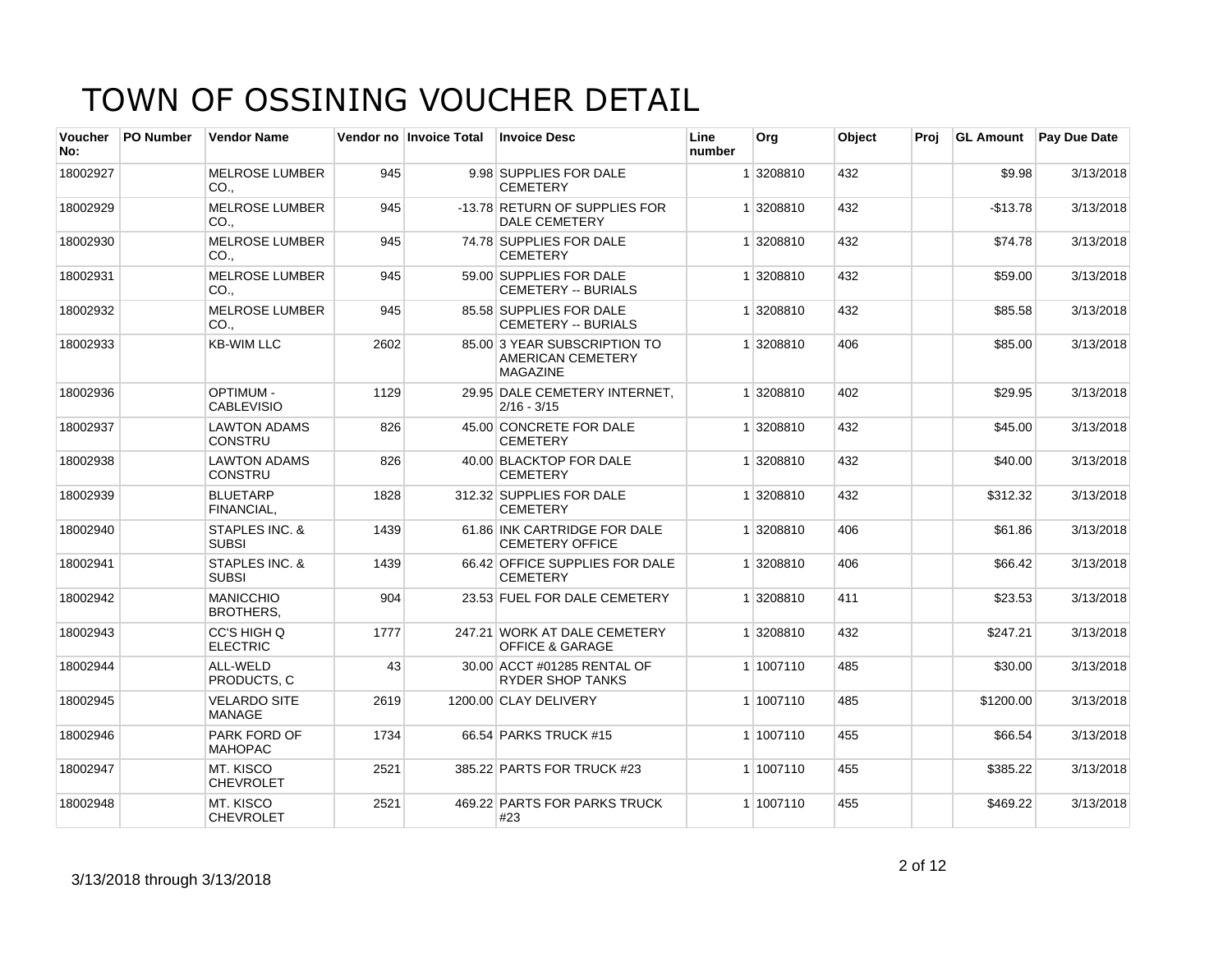| <b>Voucher</b><br>No: | PO Number | <b>Vendor Name</b>                  |      | Vendor no Invoice Total | <b>Invoice Desc</b>                                                             | Line<br>number | Org       | Object | Proj | <b>GL Amount</b> | <b>Pay Due Date</b> |
|-----------------------|-----------|-------------------------------------|------|-------------------------|---------------------------------------------------------------------------------|----------------|-----------|--------|------|------------------|---------------------|
| 18002949              |           | MT. KISCO<br><b>CHEVROLET</b>       | 2521 |                         | 155.03 PARKS TRUCK #23                                                          |                | 1 1007110 | 455    |      | \$155.03         | 3/13/2018           |
| 18002950              |           | MT. KISCO<br><b>CHEVROLET</b>       | 2521 |                         | 64.91 PARKS TRUCK #23                                                           |                | 1 1007110 | 455    |      | \$64.91          | 3/13/2018           |
| 18002951              |           | MT. KISCO<br><b>CHEVROLET</b>       | 2521 |                         | 65.62 PARKS TRUCK #23                                                           |                | 1 1007110 | 455    |      | \$65.62          | 3/13/2018           |
| 18002953              |           | <b>ADVANCE AUTO</b><br><b>PARTS</b> | 2238 |                         | 0.55 CREDIT MEMO                                                                |                | 1 1007110 | 485    |      | \$0.55           | 3/13/2018           |
| 18002954              |           | <b>BOBCAT OF NEW</b><br><b>YORK</b> | 176  |                         | 900.58 OIL CHANGE & REPAIR FOR<br><b>PARKS EQUIPMENT</b>                        |                | 1 1007110 | 455    |      | \$900.58         | 3/13/2018           |
| 18002960              |           | <b>MELROSE LUMBER</b><br>CO.,       | 945  |                         | 10.78 SUPPLIES FOR PARKS SHOP                                                   |                | 1 1007110 | 485    |      | \$10.78          | 3/13/2018           |
| 18002961              |           | <b>MELROSE LUMBER</b><br>CO.,       | 945  |                         | 4.79 SUPPLIES FOR PARKS DEPT.                                                   |                | 1 1007110 | 485    |      | \$4.79           | 3/13/2018           |
| 18002962              |           | <b>MELROSE LUMBER</b><br>CO.,       | 945  |                         | 28.94 PLUMBING SUPPLIES FOR<br><b>RYDER SHOP BATHROOM &amp;</b><br><b>SINKS</b> |                | 1 1007110 | 485    |      | \$28.94          | 3/13/2018           |
| 18002963              |           | <b>MELROSE LUMBER</b><br>CO.,       | 945  |                         | 26.49 SUPPLIES FOR RYDER PARK<br><b>SHOP</b>                                    |                | 1 1007110 | 485    |      | \$26.49          | 3/13/2018           |
| 18002964              |           | <b>MELROSE LUMBER</b><br>CO.,       | 945  |                         | 5.39 SUPPLIES FOR PARKS DEPT.                                                   |                | 1 1007110 | 485    |      | \$5.39           | 3/13/2018           |
| 18002965              |           | <b>MELROSE LUMBER</b><br>CO.,       | 945  |                         | 2.35 KEYS FOR PARKS DEPT.                                                       |                | 1 1007110 | 485    |      | \$2.35           | 3/13/2018           |
| 18002966              |           | <b>MELROSE LUMBER</b><br>CO.        | 945  |                         | 77.52 SUPPLIES FOR PARKS DEPT.                                                  |                | 1 1007110 | 485    |      | \$77.52          | 3/13/2018           |
| 18002967              |           | <b>MELROSE LUMBER</b><br>CO.,       | 945  |                         | 29.98 SALT FOR ART CENTER<br><b>SIDEWALK</b>                                    |                | 1 1007110 | 485    |      | \$29.98          | 3/13/2018           |
| 18002968              |           | <b>MELROSE LUMBER</b><br>CO.,       | 945  |                         | 111.59 SUPPLIES FOR PARKS DEPT.                                                 |                | 1 1007110 | 485    |      | \$111.59         | 3/13/2018           |
| 18002969              |           | <b>MELROSE LUMBER</b><br>CO.,       | 945  |                         | 15.59 PAINT THINNER                                                             |                | 1 1007110 | 485    |      | \$15.59          | 3/13/2018           |
| 18002970              |           | <b>MELROSE LUMBER</b><br>CO.,       | 945  |                         | 86.36 CLEANING SUPPLIES FOR<br><b>ARTS CENTER</b>                               |                | 1 1007110 | 485    |      | \$86.36          | 3/13/2018           |
| 18002972              |           | <b>MELROSE LUMBER</b><br>CO.,       | 945  |                         | 57.33 PAINT SUPPLIES                                                            |                | 1 1007110 | 485    |      | \$57.33          | 3/13/2018           |
| 18002973              |           | <b>MELROSE LUMBER</b><br>CO.,       | 945  |                         | 23.96 PAINT SUPPLIES                                                            |                | 1 1007110 | 485    |      | \$23.96          | 3/13/2018           |
| 18002975              |           | <b>MELROSE LUMBER</b><br>CO.,       | 945  |                         | 26.68 SHEETROCK SAW FOR<br>PARKS DEPT.                                          |                | 1 1007110 | 485    |      | \$26.68          | 3/13/2018           |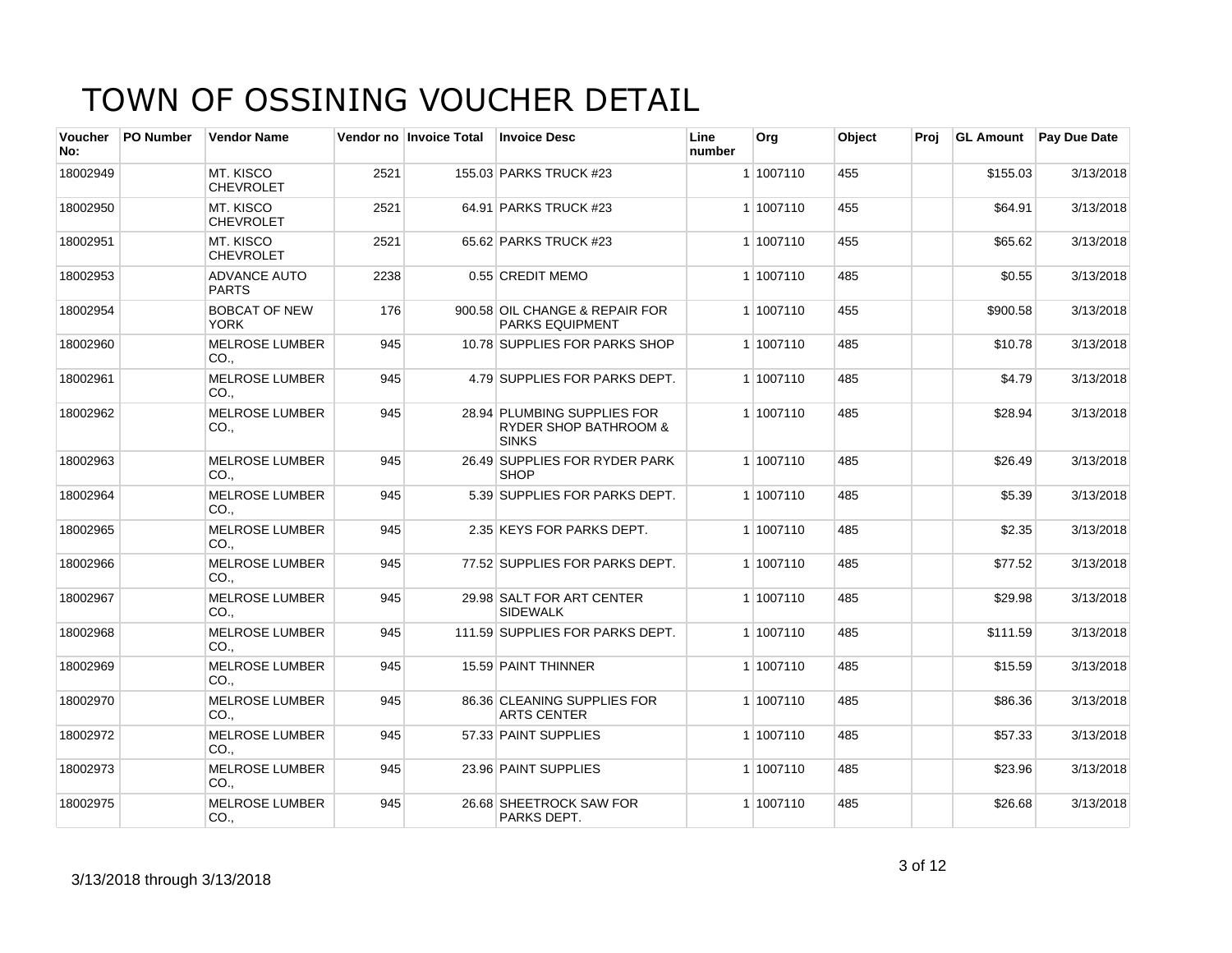| <b>Voucher</b><br>No: | <b>PO Number</b> | <b>Vendor Name</b>                  |      | Vendor no Invoice Total | <b>Invoice Desc</b>                                                   | Line<br>number | Org       | Object | Proj |          | <b>GL Amount</b> Pay Due Date |
|-----------------------|------------------|-------------------------------------|------|-------------------------|-----------------------------------------------------------------------|----------------|-----------|--------|------|----------|-------------------------------|
| 18002977              |                  | ALL-WELD<br>PRODUCTS. C             | 43   |                         | 22.00 ACCT #01285 PLUMBING<br><b>TANK FOR SODERING</b>                |                | 1 1007110 | 485    |      | \$22.00  | 3/13/2018                     |
| 18002979              |                  | ALL-WELD<br>PRODUCTS, C             | 43   |                         | 120.00 ACCT #01285 YEARLY LEASE<br><b>RYDER SHOP TANKS</b>            |                | 1 1007110 | 485    |      | \$120.00 | 3/13/2018                     |
| 18002981              |                  | ALL-WELD<br>PRODUCTS, C             | 43   |                         | 30.00 ACCT #01285 RENTAL OF<br>RYDER SHOP TANKS                       |                | 1 1007110 | 485    |      | \$30.00  | 3/13/2018                     |
| 18002984              |                  | PARACO GAS                          | 1164 |                         | 571.25 294.7 GAL @ \$1.9384<br>PROPANE TO 43<br><b>MORNINGSIDE DR</b> |                | 1 1007110 | 404    |      | \$571.25 | 3/13/2018                     |
| 18002985              |                  | PARACO GAS                          | 1164 |                         | 168.36 97.3 GAL @ \$1.7303 PROPANE<br>TO 42 MORNINGSIDE DR            |                | 1 1007110 | 404    |      | \$168.36 | 3/13/2018                     |
| 18002986              |                  | PARACO GAS                          | 1164 |                         | 187.05 108.1 GAL @ \$1.7303<br>PROPANE TO 42<br><b>MORNINGSIDE DR</b> |                | 1 1007110 | 404    |      | \$187.05 | 3/13/2018                     |
| 18002987              |                  | PARACO GAS                          | 1164 |                         | 633.98 366.4 GAL @ \$1.7303<br>PROPANE TO 43<br><b>MORNINGSIDE DR</b> |                | 1 1007110 | 404    |      | \$633.98 | 3/13/2018                     |
| 18002988              |                  | PARACO GAS                          | 1164 |                         | 313.18 181.0 GAL @ \$1.7303<br>PROPANE TO 42<br><b>MORNINGSIDE DR</b> |                | 1 1007110 | 404    |      | \$313.18 | 3/13/2018                     |
| 18002989              |                  | <b>ORTIZ WELDING</b><br>INC.        | 1133 |                         | 395.00 SUPPLIES FOR PARKS<br><b>DEPARTMENT</b>                        |                | 1 1007110 | 485    |      | \$395.00 | 3/13/2018                     |
| 18002990              |                  | <b>CORSI TIRE</b>                   | 344  |                         | 487.80 NEW TIRES FOR 20 FT<br><b>TRAILER</b>                          |                | 1 1007110 | 455    |      | \$487.80 | 3/13/2018                     |
| 18002991              |                  | <b>ORTIZ WELDING</b><br>INC.        | 1133 |                         | 100.00 CHANNELS FOR FUEL CADDY<br>& SEAL MACHINE                      |                | 1 1007110 | 485    |      | \$100.00 | 3/13/2018                     |
| 18002993              |                  | <b>ADVANCE AUTO</b><br><b>PARTS</b> | 2238 |                         | 78.83 SUPPLIES FOR 20 FT & FIELD<br><b>MAINTENANCE TRAILERS</b>       |                | 1 1007110 | 455    |      | \$78.83  | 3/13/2018                     |
| 18002994              |                  | <b>ADVANCE AUTO</b><br><b>PARTS</b> | 2238 |                         | 89.95 GLOVES FOR RYDER SHOP                                           |                | 1 1007110 | 485    |      | \$89.95  | 3/13/2018                     |
| 18002996              |                  | <b>MT. KISCO TRUCK &amp;</b><br>AU  | 1000 |                         | 210.94 NEW JACK FOR 20 FT<br><b>TRAILER</b>                           |                | 1 1007110 | 455    |      | \$210.94 | 3/13/2018                     |
| 18002997              |                  | <b>MT. KISCO TRUCK &amp;</b><br>AU  | 1000 |                         | 512.14 SUPPLIES FOR 20 FT TRAILER                                     |                | 1 1007110 | 455    |      | \$512.14 | 3/13/2018                     |
| 18002999              |                  | CALL-A-HEAD<br>CORP.                | 232  |                         | 36.50 RENTAL OF DOG PARK UNIT,<br>$3/1 - 3/31$                        |                | 1 1007110 | 485    |      | \$36.50  | 3/13/2018                     |
| 18003000              |                  | <b>ADVANCE AUTO</b><br><b>PARTS</b> | 2238 |                         | 89.95 GLOVES FOR RYDER SHOP                                           |                | 1 1007110 | 485    |      | \$89.95  | 3/13/2018                     |
| 18003002              |                  | <b>CORSI TIRE</b>                   | 344  |                         | 256.54 PARKS TRUCK #21 TIRES                                          |                | 1 1007110 | 455    |      | \$256.54 | 3/13/2018                     |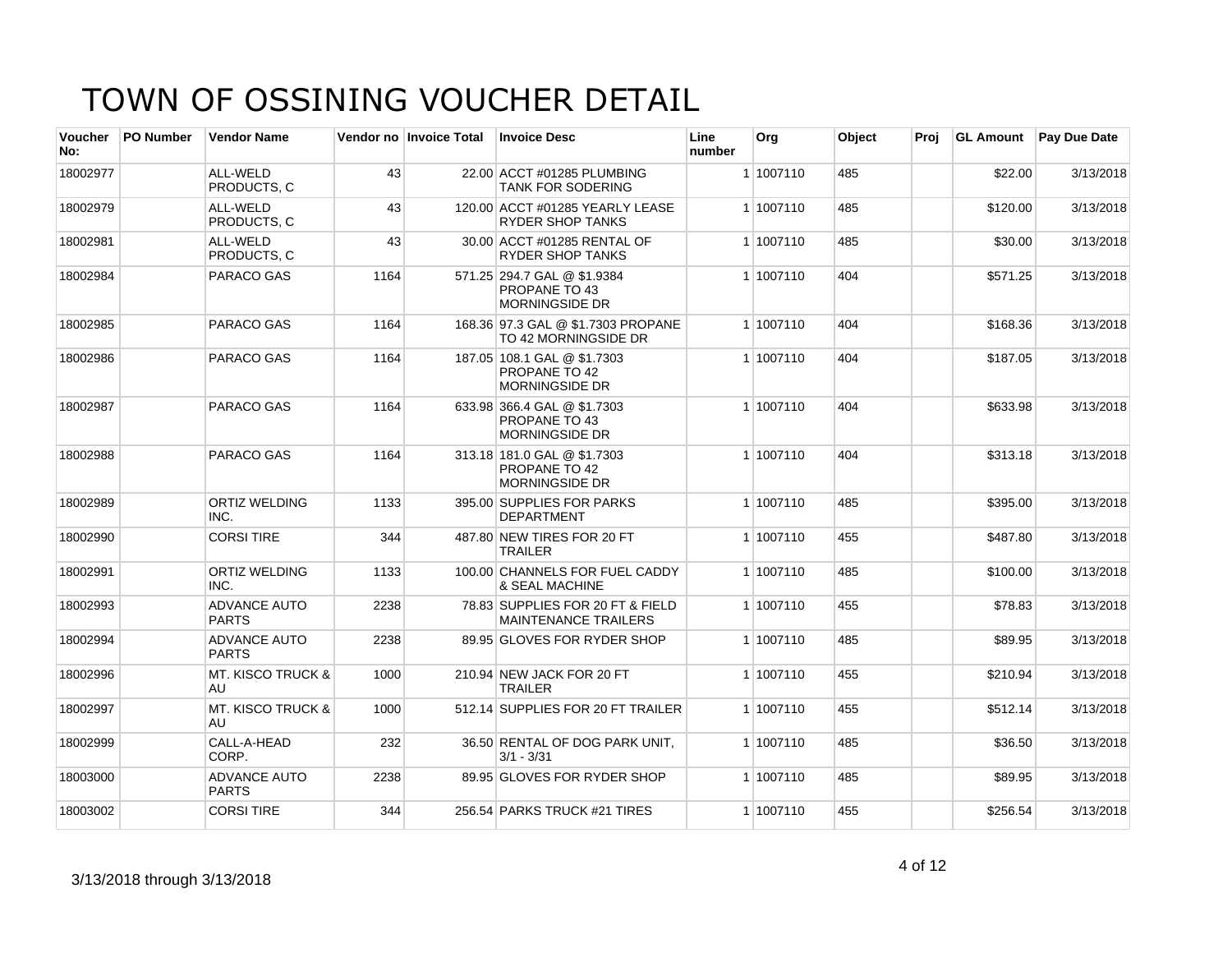| <b>Voucher</b><br>No: | <b>PO Number</b> | <b>Vendor Name</b>                    |      | Vendor no Invoice Total | <b>Invoice Desc</b>                                                    | Line<br>number | Org       | Object | Proj | <b>GL Amount</b> | <b>Pay Due Date</b> |
|-----------------------|------------------|---------------------------------------|------|-------------------------|------------------------------------------------------------------------|----------------|-----------|--------|------|------------------|---------------------|
| 18003004              |                  | PET WASTE<br><b>ELIMINATOR</b>        | 2242 |                         | 80.00 2,000 PET WASTE BAGS                                             |                | 1 1007110 | 485    |      | \$80.00          | 3/13/2018           |
| 18003005              |                  | PET WASTE<br><b>ELIMINATOR</b>        | 2242 |                         | 706.59 PET WASTE ELIMINATOR<br>SYSTEM + SHIPPING                       |                | 1 1007110 | 485    |      | \$706.59         | 3/13/2018           |
| 18003006              |                  | OSSINING<br><b>VOLUNTEER</b>          | 1149 |                         | 15624.00 REIMBURSEMENT FROM<br>CROTON, 3/1 - 3/31                      |                | 1 6604540 | 520    |      | \$15624.00       | 3/13/2018           |
| 18003007              |                  | MT. KISCO<br><b>CHEVROLET</b>         | 2521 |                         | 255.96 PARKS TRUCK #21                                                 |                | 1 1007110 | 455    |      | \$255.96         | 3/13/2018           |
| 18003008              |                  | <b>PARACO GAS</b>                     | 1164 |                         | 392.61 226.9 GAL @ \$1.7073<br>PROPANE TO 104 HAVELL<br><b>STREET</b>  |                | 1 3208810 | 404    |      | \$392.61         | 3/13/2018           |
| 18003079              |                  | SPCA OF<br><b>WESTCHESTER</b>         | 1427 |                         | 970.98 TOWN CHARGE FOR THE MO<br>OF MARCH 2018                         |                | 1 2003510 | 430    |      | \$970.98         | 3/13/2018           |
| 18003080              |                  | <b>POGACT</b><br><b>EXCAVATING IN</b> | 1223 |                         | 160.00 SCREENED TOPSOIL FOR<br>PARKS DEPT.                             |                | 1 1007110 | 485    |      | \$160.00         | 3/13/2018           |
| 18003081              |                  | <b>POGACT</b><br><b>EXCAVATING IN</b> | 1223 |                         | 160.00 SCREENED TOPSOIL FOR<br>PARKS DEPT.                             |                | 1 1007110 | 485    |      | \$160.00         | 3/13/2018           |
| 18003082              |                  | POGACT<br><b>EXCAVATING IN</b>        | 1223 |                         | 240.00 SCREENED TOPSOIL FOR<br>PARKS DEPT.                             |                | 1 1007110 | 485    |      | \$240.00         | 3/13/2018           |
| 18003083              |                  | <b>POGACT</b><br><b>EXCAVATING IN</b> | 1223 |                         | 120.00 SCREENED TOPSOIL FOR<br>PARKS DEPT.                             |                | 1 1007110 | 485    |      | \$120.00         | 3/13/2018           |
| 18003084              |                  | POGACT<br><b>EXCAVATING IN</b>        | 1223 |                         | 120.00 SCREENED TOPSOIL FOR<br>PARKS DEPT.                             |                | 1 1007110 | 485    |      | \$120.00         | 3/13/2018           |
| 18003085              |                  | <b>CAMEROTA TRUCK</b><br><b>PARTS</b> | 235  |                         | 1350.00 #56 STEERING BOX/CORE<br>CHARGE                                |                | 1 3105130 | 461    |      | \$1350.00        | 3/13/2018           |
| 18003086              |                  | <b>CAMEROTA TRUCK</b><br><b>PARTS</b> | 235  |                         | $-450.00$ #56 STEERING BX CORE<br>RETURN; ORG INV 6054454              |                | 1 3105130 | 461    |      | $-$ \$450.00     | 3/13/2018           |
| 18003087              |                  | <b>ADVANCE AUTO</b><br><b>PARTS</b>   | 2238 |                         | 41.99 #80 EXHAUST PIPE<br><b>REPLACEMENT ELBOW</b><br><b>CONNECTOR</b> |                | 1 3105130 | 461    |      | \$41.99          | 3/13/2018           |
| 18003088              |                  | <b>UNIFIRST</b><br><b>CORPORATION</b> | 1556 |                         | 62.22 RAGS FOR GARAGE                                                  |                | 1 3105132 | 432    |      | \$62.22          | 3/13/2018           |
| 18003089              |                  | <b>MT. KISCO TRUCK &amp;</b><br>AU    | 1000 |                         | 100.66 EXHAUST PIPES #80                                               |                | 1 3105130 | 461    |      | \$100.66         | 3/13/2018           |
| 18003090              |                  | MT. KISCO TRUCK &<br>AU               | 1000 |                         | 99.85 CRANK SENSOR #73 JEEP                                            |                | 1 3105130 | 461    |      | \$99.85          | 3/13/2018           |
| 18003091              |                  | <b>MT. KISCO TRUCK &amp;</b><br>AU    | 1000 |                         | 82.58 #73 CAM SENSOR                                                   |                | 1 3105130 | 461    |      | \$82.58          | 3/13/2018           |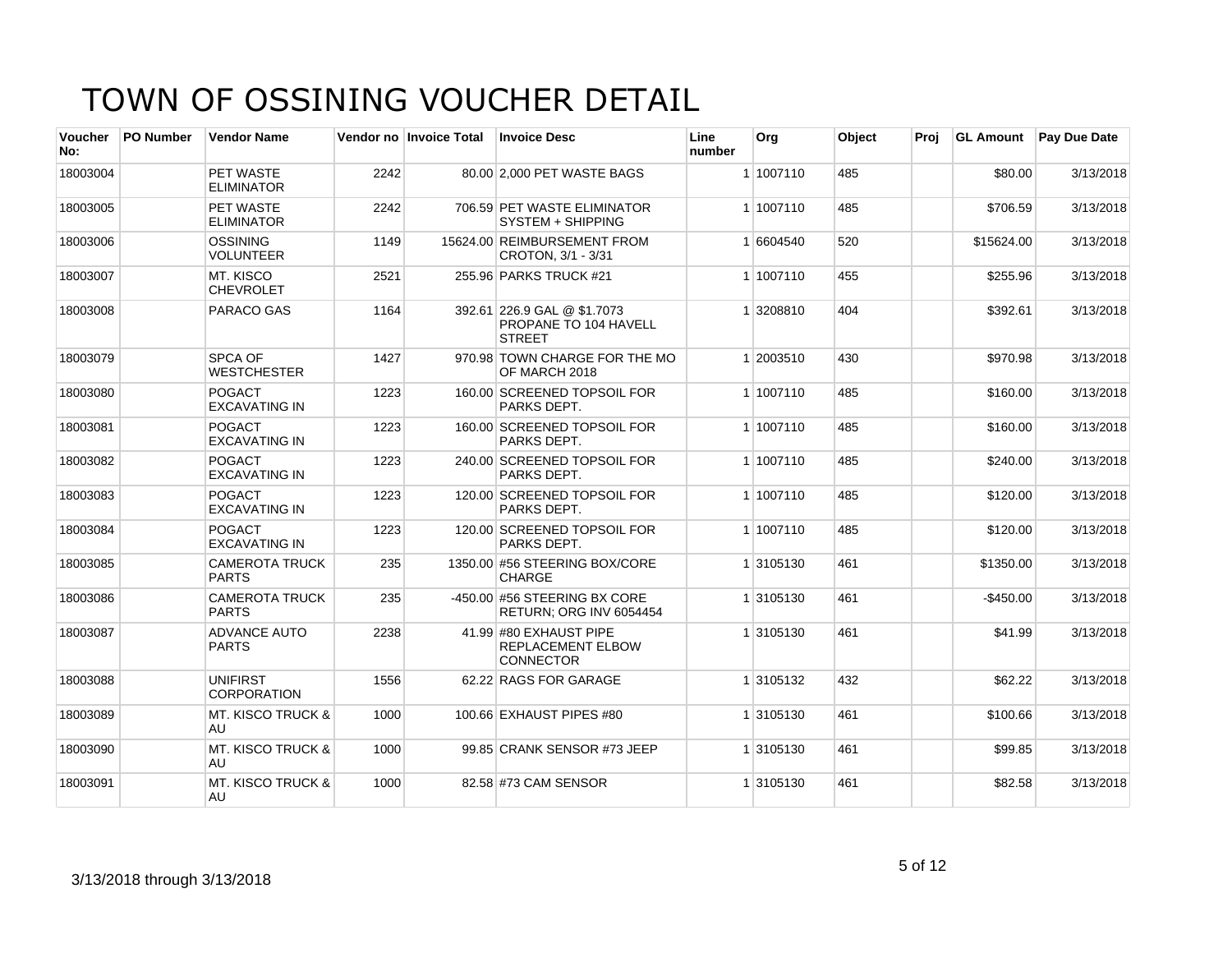| <b>Voucher</b><br>No: | <b>PO Number</b> | <b>Vendor Name</b>                    |      | Vendor no Invoice Total | <b>Invoice Desc</b>                                                 | Line<br>number | Org       | <b>Object</b> | Proi | <b>GL Amount</b> | <b>Pay Due Date</b> |
|-----------------------|------------------|---------------------------------------|------|-------------------------|---------------------------------------------------------------------|----------------|-----------|---------------|------|------------------|---------------------|
| 18003093              |                  | <b>OSSINING</b><br><b>HARDWARE CO</b> | 1138 |                         | 44.99 LASER THERMOMETER                                             |                | 1 3105110 | 432           |      | \$44.99          | 3/13/2018           |
| 18003094              |                  | ALL-WELD<br>PRODUCTS, C               | 43   |                         | 24.00 CYLINDERS FOR GARAGE                                          |                | 1 3105130 | 461           |      | \$24.00          | 3/13/2018           |
| 18003095              |                  | A & P TOWING &<br><b>TRANS</b>        | 6    |                         | 125.00 CAMPWOODS RD TO TOWN<br>GARAGE #71                           |                | 1 3105130 | 461           |      | \$125.00         | 3/13/2018           |
| 18003096              |                  | <b>SUBURBAN</b><br><b>CARTING</b>     | 1758 |                         | 41250.00 MONTHLY SERV. 3/1-3/31                                     |                | 1 6508160 | 523           |      | \$41250.00       | 3/13/2018           |
| 18003097              |                  | <b>CON EDISON</b><br><b>CORPORATE</b> | 319  |                         | 36.01 POND VIEW LANE PUMP-GAS                                       |                | 14508120  | 403           |      | \$36.01          | 3/13/2018           |
| 18003098              |                  | <b>OSSINING LAWN</b><br><b>MOWER</b>  | 1140 |                         | 654.00 NEW CHAIN SAW AND SPARE<br><b>CHAIN</b>                      |                | 1 3105140 | 201           |      | \$654.00         | 3/13/2018           |
| 18003103              |                  | STAPLES INC. &<br><b>SUBSI</b>        | 1439 |                         | 94.12 OFFICE SUPPLIES                                               |                | 1 1006770 | 406           |      | \$94.12          | 3/13/2018           |
| 18003114              |                  | <b>VERIZON</b>                        | 1599 |                         | 44.78 SENIOR SERVICES FAX-<br><b>FINAL BILL</b>                     |                | 1 1006772 | 402           |      | \$44.78          | 3/13/2018           |
| 18003115              |                  | JEFFRIES, PAUL                        | 1793 |                         | 75.00 ART CLASS                                                     |                | 1 1006772 | 409           |      | \$75.00          | 3/13/2018           |
| 18003117              |                  | JEFFRIES, PAUL                        | 1793 |                         | 75.00 ART CLASS                                                     |                | 1 1006772 | 409           |      | \$75.00          | 3/13/2018           |
| 18003118              |                  | JEFFRIES, PAUL                        | 1793 |                         | 75.00 ART CLASS                                                     |                | 1 1006772 | 409           |      | \$75.00          | 3/13/2018           |
| 18003119              |                  | JEFFRIES, PAUL                        | 1793 |                         | 75.00 ART CLASS                                                     |                | 1 1006772 | 409           |      | \$75.00          | 3/13/2018           |
| 18003120              |                  | <b>KLEIN, DEBORAH</b>                 | 792  |                         | 105.00 SENIOR SOCIAL WORKER,<br>5HRS @ \$21/HR                      |                | 1 1006772 | 409           |      | \$105.00         | 3/13/2018           |
| 18003124              |                  | <b>KLEIN, DEBORAH</b>                 | 792  |                         | 105.00 SENIOR SOCIAL WORKER.<br>5HRS @ \$21/HR                      |                | 1 1006772 | 409           |      | \$105.00         | 3/13/2018           |
| 18003126              |                  | <b>KLEIN, DEBORAH</b>                 | 792  |                         | 441.00 SENIOR SOCIAL WORKER,<br>21HRS @ \$21/HR                     |                | 1 1006772 | 409           |      | \$441.00         | 3/13/2018           |
| 18003127              |                  | KLEIN, DEBORAH                        | 792  |                         | 210.00 SENIOR SOCIAL WORKER,<br>10HRS @ \$21/HR                     |                | 1 1006772 | 409           |      | \$210.00         | 3/13/2018           |
| 18003128              |                  | <b>KLEIN, DEBORAH</b>                 | 792  |                         | 210.00 SENIOR SOCIAL WORKER,<br>10HRS @ \$21/HR                     |                | 1 1006772 | 409           |      | \$210.00         | 3/13/2018           |
| 18003129              |                  | <b>KELLY, CAMERON</b>                 | 779  |                         | 70.00 DANCE CLASS                                                   |                | 1 1006772 | 409           |      | \$70.00          | 3/13/2018           |
| 18003130              |                  | <b>KELLY, CAMERON</b>                 | 779  |                         | 70.00 DANCE CLASS                                                   |                | 1 1006772 | 409           |      | \$70.00          | 3/13/2018           |
| 18003131              |                  | <b>KELLY, CAMERON</b>                 | 779  |                         | 70.00 DANCE CLASS                                                   |                | 1 1006772 | 409           |      | \$70.00          | 3/13/2018           |
| 18003132              |                  | <b>HUBBARD'S</b><br>CUPBOARD,         | 1784 |                         | 7229.46 FEBRUARY 2018 CI MEALS, CII<br><b>MEALS, EXTRA SUPPLIES</b> |                | 1 1006770 | 441           |      | \$4402.01        | 3/13/2018           |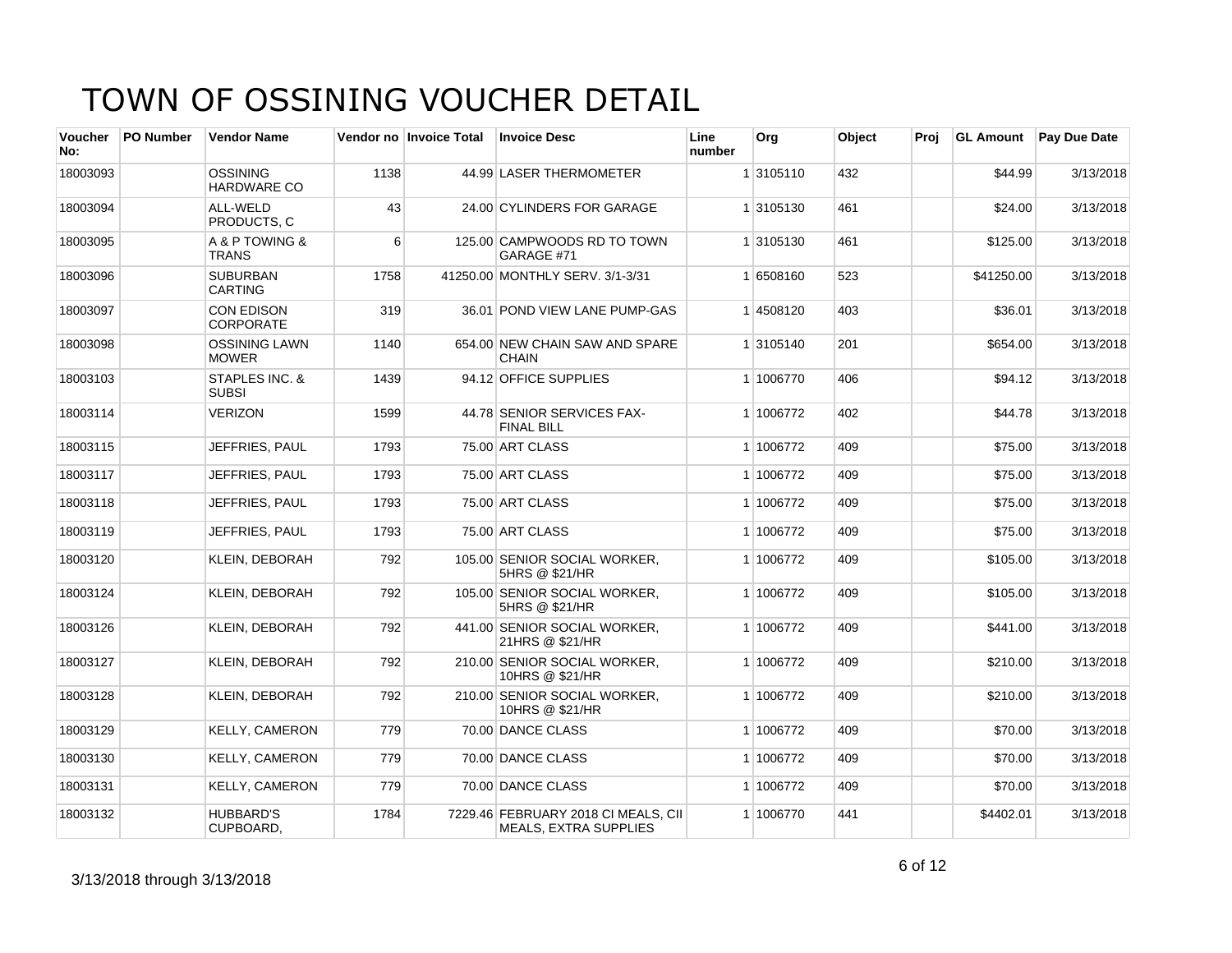| <b>Voucher</b><br>No: | <b>PO Number</b> | <b>Vendor Name</b>                    |      | Vendor no Invoice Total | <b>Invoice Desc</b>                                                 | Line<br>number | Org       | <b>Object</b> | Proi |           | <b>GL Amount</b> Pay Due Date |
|-----------------------|------------------|---------------------------------------|------|-------------------------|---------------------------------------------------------------------|----------------|-----------|---------------|------|-----------|-------------------------------|
| 18003132              |                  | <b>HUBBARD'S</b><br>CUPBOARD.         | 1784 |                         | 7229.46 FEBRUARY 2018 CI MEALS, CII<br><b>MEALS, EXTRA SUPPLIES</b> |                | 2 1006771 | 441           |      | \$2658.45 | 3/13/2018                     |
|                       |                  |                                       |      |                         |                                                                     |                | 3 1006773 | 406           |      | \$169.00  | 3/13/2018                     |
| 18003133              |                  | <b>GM DIRECT</b><br><b>DISTRIBUTO</b> | 1795 |                         | 31.09 BREAD WIN                                                     |                | 1 1006773 | 423           |      | \$31.09   | 3/13/2018                     |
| 18003134              |                  | <b>GM DIRECT</b><br><b>DISTRIBUTO</b> | 1795 |                         | 17.03 BREAD WIN                                                     |                | 1 1006773 | 423           |      | \$17.03   | 3/13/2018                     |
| 18003135              |                  | <b>GM DIRECT</b><br><b>DISTRIBUTO</b> | 1795 |                         | 15.14 BREAD WIN                                                     |                | 1 1006773 | 423           |      | \$15.14   | 3/13/2018                     |
| 18003136              |                  | <b>GM DIRECT</b><br><b>DISTRIBUTO</b> | 1795 |                         | 22.70 BREAD WIN                                                     |                | 1 1006773 | 423           |      | \$22.70   | 3/13/2018                     |
| 18003137              |                  | ASARO, KATHY                          | 87   |                         | 19.90 REIMBURSEMENT- DOLLAR<br><b>WORLD (TABLECLOTHS)</b>           |                | 1 1006770 | 201           |      | \$19.90   | 3/13/2018                     |
| 18003138              |                  | ASARO, KATHY                          | 87   |                         | 58.11 REIMBURSEMENT- DOLLAR<br><b>WORLD (TABLECLOTHS)</b>           |                | 1 1006770 | 201           |      | \$58.11   | 3/13/2018                     |
| 18003139              |                  | STARTER FOOD<br>CORP. C               | 1441 |                         | 39.44 FOOD WIN                                                      |                | 1 1006773 | 423           |      | \$39.44   | 3/13/2018                     |
| 18003140              |                  | STARTER FOOD<br>CORP. C               | 1441 |                         | 92.27 FOOD WIN                                                      |                | 1 1006773 | 423           |      | \$92.27   | 3/13/2018                     |
| 18003142              |                  | STARTER FOOD<br>CORP. C               | 1441 |                         | 48.17 FOOD WIN                                                      |                | 1 1006773 | 423           |      | \$48.17   | 3/13/2018                     |
| 18003144              |                  | <b>STARTER FOOD</b><br>CORP. C        | 1441 |                         | 35.12 FOOD WIN                                                      |                | 1 1006773 | 423           |      | \$35.12   | 3/13/2018                     |
| 18003148              |                  | <b>STARTER FOOD</b><br>CORP. C        | 1441 |                         | 6.87 FOOD WIN                                                       |                | 1 1006773 | 423           |      | \$6.87    | 3/13/2018                     |
| 18003150              |                  | <b>STARTER FOOD</b><br>CORP. C        | 1441 |                         | 75.03 FOOD WIN                                                      |                | 1 1006773 | 423           |      | \$75.03   | 3/13/2018                     |
| 18003152              |                  | STARTER FOOD<br>CORP. C               | 1441 |                         | 34.66 FOOD WIN                                                      |                | 1 1006773 | 423           |      | \$34.66   | 3/13/2018                     |
| 18003154              |                  | <b>NEW MEGA TAXI</b>                  | 1040 |                         | 1035.50 REIMBURSEMENT FOR TAXI<br>COUPONS, 218 @ \$4.75/EACH        |                | 1 1006772 | 429           |      | \$1035.50 | 3/13/2018                     |
| 18003155              |                  | <b>STILLWATER</b><br><b>EXPRESS S</b> | 1455 |                         | 250.00 SENIOR EXPRESS HELP DESK<br><b>RENEWAL</b>                   |                | 1 1006772 | 455           |      | \$250.00  | 3/13/2018                     |
| 18003156              |                  | <b>WILLIAMSON LAW</b><br><b>BOOK</b>  | 1673 |                         | 126.95 RECEIPT BOOK                                                 |                | 1 1001110 | 406           |      | \$126.95  | 3/13/2018                     |
| 18003157              |                  | W.B. MASON<br><b>COMPANY I</b>        | 1615 |                         | 49.99 PAPER FOR CREDIT CARD<br><b>MACHINE</b>                       |                | 1 1001110 | 406           |      | \$49.99   | 3/13/2018                     |
| 18003158              |                  | MALONE, ANN<br>CARROLL                | 901  |                         | 56.00 REIMBURSEMENT- ROUND<br>TRIP TRAIN FARE, AOT 2018             |                | 1 1001110 | 409           |      | \$56.00   | 3/13/2018                     |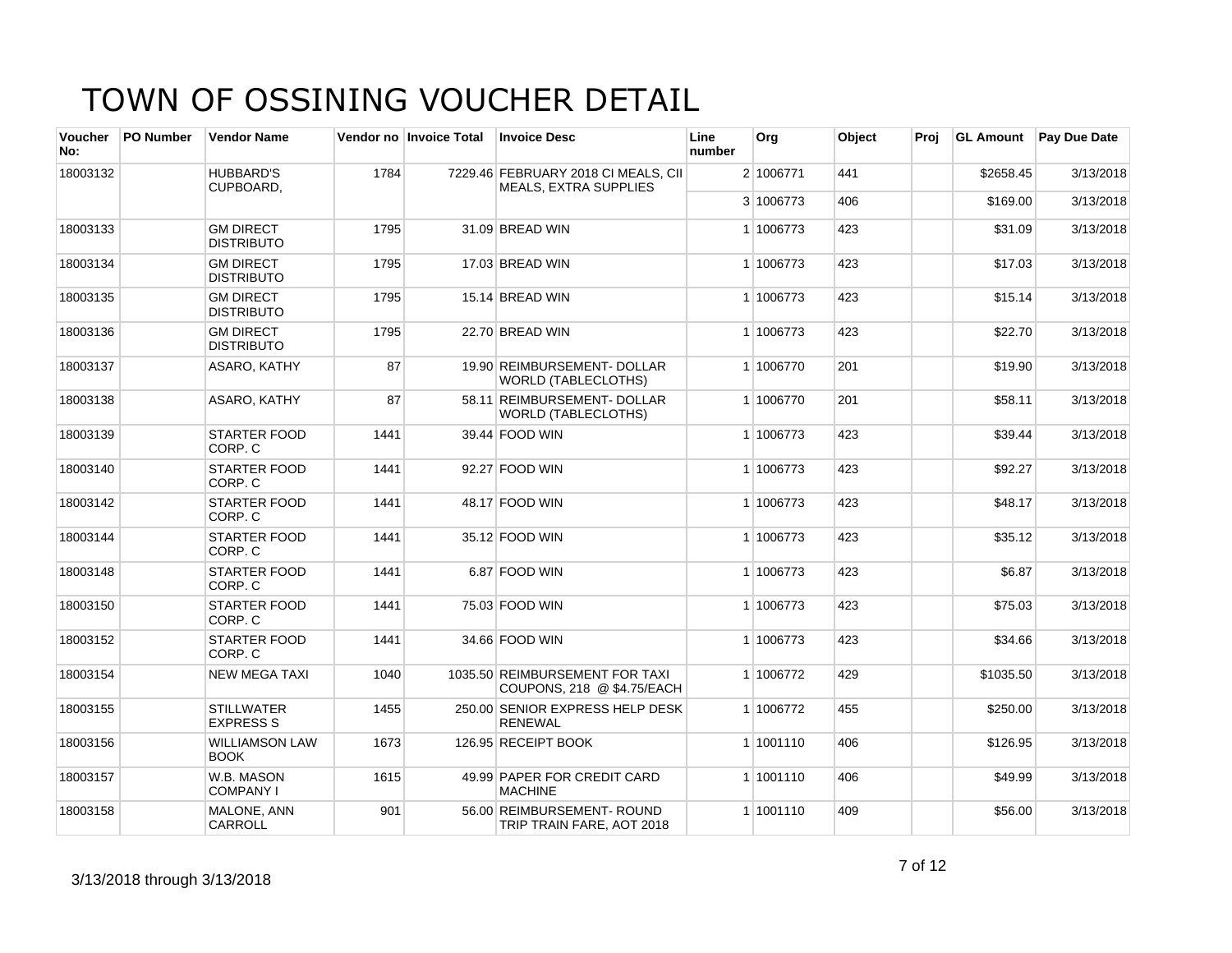| <b>Voucher</b><br>No: | <b>PO Number</b> | <b>Vendor Name</b>                    |      | Vendor no Invoice Total | <b>Invoice Desc</b>                                   | Line<br>number | Org       | Object | Proi | <b>GL Amount</b> | <b>Pay Due Date</b> |
|-----------------------|------------------|---------------------------------------|------|-------------------------|-------------------------------------------------------|----------------|-----------|--------|------|------------------|---------------------|
| 18003159              |                  | RESCUESTUFF, INC                      | 1279 |                         | 710.00 UNIFORM PANTS FOR 6<br><b>COURT ATTENDANTS</b> |                | 1 1001110 | 435    |      | \$710.00         | 3/13/2018           |
| 18003160              |                  | <b>PERFORM</b>                        | 2001 |                         | 350.99 4000 2018 TOWN TAX<br><b>RECEIPTS</b>          |                | 1 1001330 | 405    |      | \$350.99         | 3/13/2018           |
| 18003161              |                  | <b>PERFORM</b>                        | 2001 |                         | 594.65 7000 2018 TOWN TAX BILLS                       |                | 1 1001330 | 405    |      | \$594.65         | 3/13/2018           |
| 18003162              |                  | <b>OPTIMUM -</b><br><b>CABLEVISIO</b> | 1129 |                         | 29.95 COURT INTERNET, 2/16/18-<br>3/15/18             |                | 1 1001110 | 446    |      | \$29.95          | 3/13/2018           |
| 18003163              |                  | LEAVITT LEGAL,<br><b>PLLC</b>         | 1794 |                         | 1917.00 SPECIAL COUNSEL- JANUARY<br>2018              |                | 1 1001420 | 458    |      | \$958.50         | 3/13/2018           |
|                       |                  |                                       |      |                         |                                                       |                | 2 2001420 | 458    |      | \$958.50         | 3/13/2018           |
| 18003164              |                  | LEAVITT LEGAL.<br><b>PLLC</b>         | 1794 |                         | 1917.00 SPECIAL COUNSEL-<br>FEBRUARY 2018             |                | 1 1001420 | 458    |      | \$958.50         | 3/13/2018           |
|                       |                  |                                       |      |                         |                                                       |                | 2 2001420 | 458    |      | \$958.50         | 3/13/2018           |
| 18003165              |                  | ZHININ, JESSICA                       | 1727 |                         | 90.00 INTERPRETER SERVICES.<br>4.5HRS @ \$20/HR       |                | 1 1001110 | 453    |      | \$90.00          | 3/13/2018           |
| 18003166              |                  | ZHININ, JESSICA                       | 1727 |                         | 80.00 INTERPRETER SERVICES.<br>4HRS @ \$20/HR         |                | 1 1001110 | 453    |      | \$80.00          | 3/13/2018           |
| 18003168              |                  | <b>CSEA</b>                           | 362  |                         | 423.18 CSEA VISION BENEFIT,<br><b>MARCH 2018</b>      |                | 1 1009070 | 800    |      | \$350.76         | 3/13/2018           |
|                       |                  |                                       |      |                         |                                                       |                | 2 2009070 | 800    |      | \$72.42          | 3/13/2018           |
| 18003169              |                  | <b>DELTA DENTAL</b>                   | 398  |                         | 5878.50 DELTA DENTAL, MARCH 2018                      |                | 1 1009070 | 800    |      | \$3508.50        | 3/13/2018           |
|                       |                  |                                       |      |                         |                                                       |                | 2 2009070 | 800    |      | \$327.50         | 3/13/2018           |
|                       |                  |                                       |      |                         |                                                       |                | 3 3109070 | 800    |      | \$1730.11        | 3/13/2018           |
|                       |                  |                                       |      |                         |                                                       |                | 4 3209070 | 800    |      | \$312.39         | 3/13/2018           |
| 18003170              |                  | <b>XEROX FINANCIAL</b><br><b>SERV</b> | 1692 |                         | 210.09 CLERKS COPIER, 2/9-3/8                         |                | 1 1001410 | 407    |      | \$210.09         | 3/13/2018           |
| 18003171              |                  | <b>VERIZON</b><br><b>WIRELESS</b>     | 1600 |                         | 456.74 VERIZON WIRELESS, 1/24-<br>2/23                |                | 1 3105110 | 402    |      | \$220.18         | 3/13/2018           |
|                       |                  |                                       |      |                         |                                                       |                | 2 1007110 | 402    |      | \$85.52          | 3/13/2018           |
|                       |                  |                                       |      |                         |                                                       |                | 3 1006772 | 402    |      | \$81.90          | 3/13/2018           |
|                       |                  |                                       |      |                         |                                                       |                | 4 3208810 | 402    |      | \$32.76          | 3/13/2018           |
|                       |                  |                                       |      |                         |                                                       |                | 5 1001620 | 407    |      | \$36.38          | 3/13/2018           |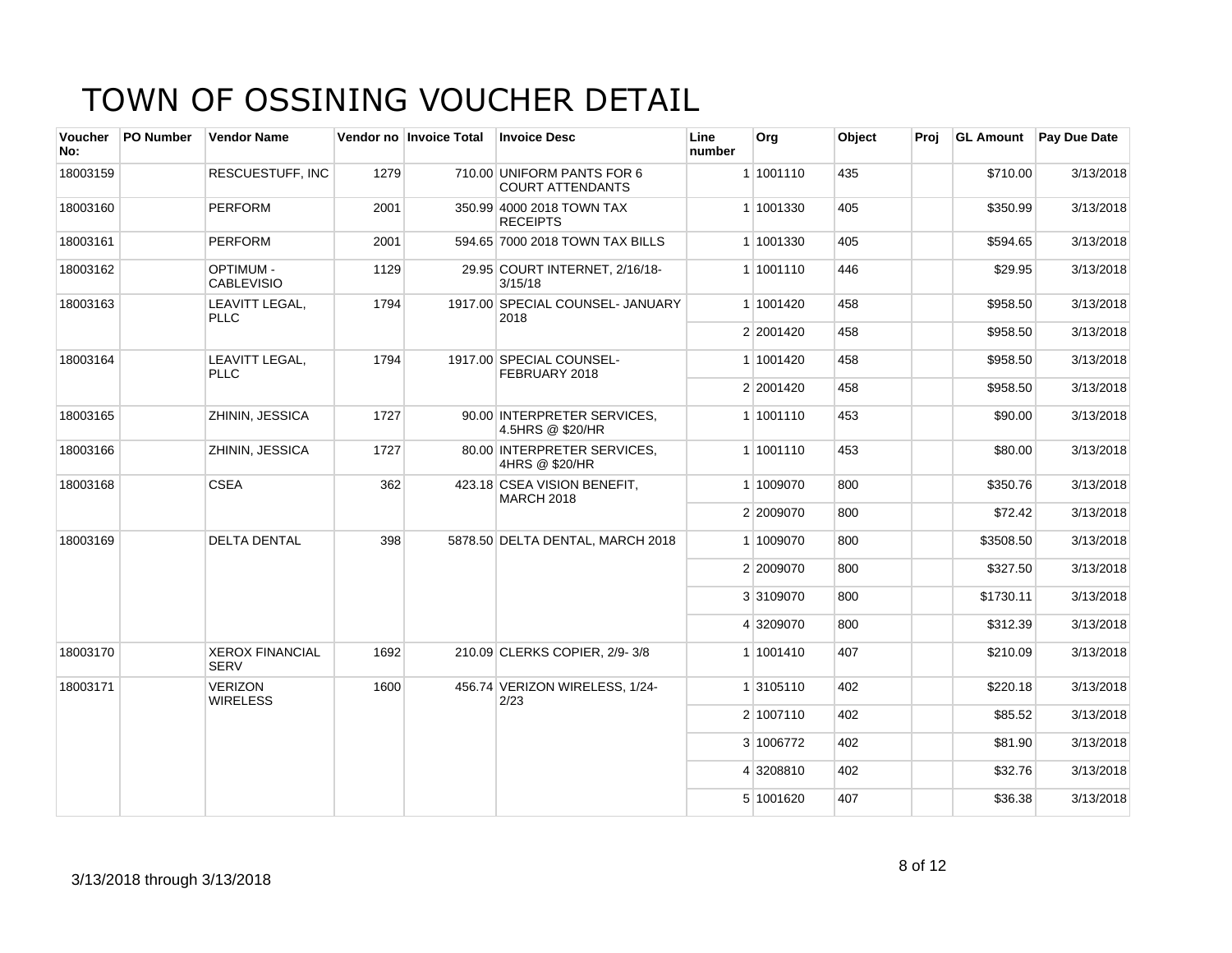| <b>Voucher</b><br>No: | <b>PO Number</b> | <b>Vendor Name</b>                   |      | Vendor no Invoice Total | <b>Invoice Desc</b>                          | Line<br>number | Org       | Object | Proi | <b>GL Amount</b> | <b>Pay Due Date</b> |
|-----------------------|------------------|--------------------------------------|------|-------------------------|----------------------------------------------|----------------|-----------|--------|------|------------------|---------------------|
| 18003172              |                  | <b>NEOFUNDS BY</b><br><b>NEOPOST</b> | 1028 |                         | 974.93 POSTAGE FOR 16 CROTON                 |                | 1 1001620 | 405    |      | \$974.93         | 3/13/2018           |
| 18003173              |                  | <b>SILVERBERG</b><br>ZALANTIS,       | 1404 |                         | 5600.00 MONTHLY RETAINER-<br>FEBRUARY 2018   |                | 1 1001420 | 458    |      | \$2800.00        | 3/13/2018           |
|                       |                  |                                      |      |                         |                                              |                | 2 2001420 | 458    |      | \$2800.00        | 3/13/2018           |
| 18003174              |                  | <b>SILVERBERG</b><br>ZALANTIS,       | 1404 |                         | 783.00 REVIEW SUNSHINE<br><b>DOCUMENTS</b>   |                | 1 1001420 | 458    |      | \$391.50         | 3/13/2018           |
|                       |                  |                                      |      |                         |                                              |                | 2 2001420 | 458    |      | \$391.50         | 3/13/2018           |
| 18003175              |                  | STAPLES INC. &<br><b>SUBSI</b>       | 1439 |                         | 3.79 DUST-OFF                                |                | 1 1001220 | 406    |      | \$3.79           | 3/13/2018           |
| 18003176              |                  | STAPLES INC. &<br><b>SUBSI</b>       | 1439 |                         | 113.94 COPY PAPER (X3) AND<br><b>KLEENEX</b> |                | 1 1001620 | 406    |      | \$107.94         | 3/13/2018           |
|                       |                  |                                      |      |                         |                                              |                | 2 1001220 | 406    |      | \$6.00           | 3/13/2018           |
| 18003177              |                  | <b>BOND, SCHOENECK</b><br>& KING     | 185  |                         | 2058.39 RETAINER MATTERS-<br>JANUARY 2018    |                | 1 1001420 | 425    |      | \$1337.95        | 3/13/2018           |
|                       |                  |                                      |      |                         |                                              |                | 2 2001420 | 425    |      | \$102.92         | 3/13/2018           |
|                       |                  |                                      |      |                         |                                              |                | 3 3105010 | 425    |      | \$617.52         | 3/13/2018           |
| 18003178              |                  | <b>BOND.SCHOENECK</b><br>& KING      | 185  |                         | 1490.00 HOURLY MATTERS- JANUARY<br>2018      |                | 1 1001420 | 425    |      | \$968.50         | 3/13/2018           |
|                       |                  |                                      |      |                         |                                              |                | 2 2001420 | 425    |      | \$74.50          | 3/13/2018           |
|                       |                  |                                      |      |                         |                                              |                | 3 3105010 | 425    |      | \$447.00         | 3/13/2018           |
| 18003179              |                  | ZACHACZ.<br><b>MADELINE</b>          | 1729 |                         | 7.83 REIMBURSEMENT- CERTIFIED<br><b>MAIL</b> |                | 1 1001620 | 405    |      | \$7.83           | 3/13/2018           |
| 18003180              |                  | <b>VILLAGE OF</b><br><b>OSSINING</b> | 1607 |                         | 982.70 3/18 PROSECUTOR IMA                   |                | 1 1001420 | 520    |      | \$982.70         | 3/13/2018           |
| 18003181              |                  | <b>VILLAGE OF</b><br><b>OSSINING</b> | 1607 |                         | 41933.64 3/18 FIRE IMA                       |                | 1 6403410 | 520    |      | \$41933.64       | 3/13/2018           |
| 18003182              |                  | <b>VILLAGE OF</b><br><b>OSSINING</b> | 1607 |                         | 1788.35 3/18 1ST FLOOR RENT IMA              |                | 1 1001620 | 521    |      | \$1788.35        | 3/13/2018           |
| 18003183              |                  | <b>VILLAGE OF</b><br><b>OSSINING</b> | 1607 |                         | 7674.02 3/18 3RD FLOOR RENT IMA              |                | 1 1001620 | 521    |      | \$7674.02        | 3/13/2018           |
| 18003184              |                  | <b>VILLAGE OF</b><br><b>OSSINING</b> | 1607 |                         | 33997.82 3/18 DATA PROCESSING IMA            |                | 1 1001680 | 520    |      | \$12397.80       | 3/13/2018           |
|                       |                  |                                      |      |                         |                                              |                | 2 2001680 | 520    |      | \$8170.11        | 3/13/2018           |
|                       |                  |                                      |      |                         |                                              |                | 3 3101680 | 520    |      | \$6938.36        | 3/13/2018           |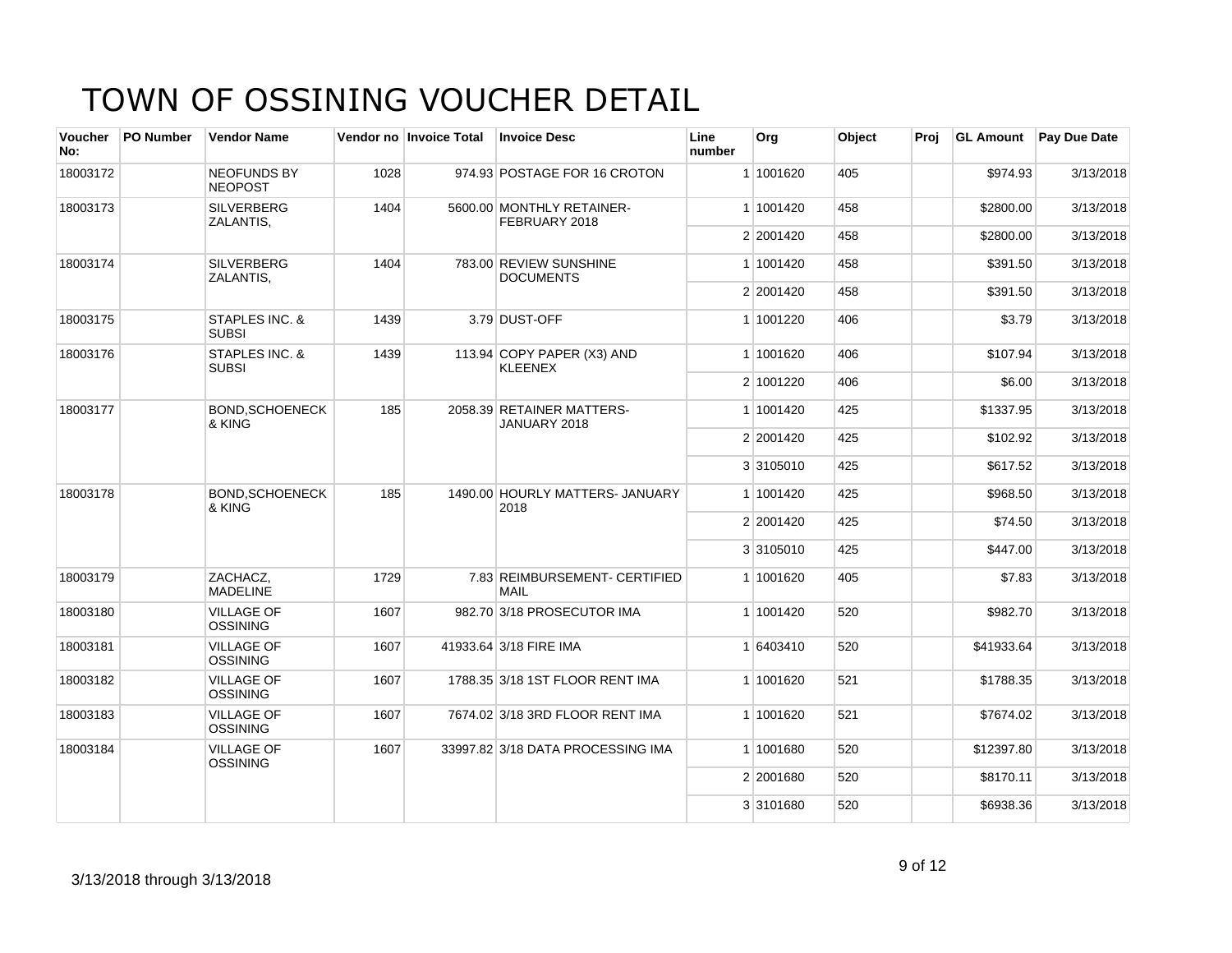| <b>Voucher</b><br>No: | <b>PO Number</b> | <b>Vendor Name</b>                    |      | Vendor no Invoice Total | <b>Invoice Desc</b>                                        | Line<br>number | Org        | Object | Proj | <b>GL Amount</b> | Pay Due Date |
|-----------------------|------------------|---------------------------------------|------|-------------------------|------------------------------------------------------------|----------------|------------|--------|------|------------------|--------------|
| 18003184              |                  | <b>VILLAGE OF</b><br><b>OSSINING</b>  | 1607 |                         | 33997.82 3/18 DATA PROCESSING IMA                          |                | 4 3201680  | 520    |      | \$577.31         | 3/13/2018    |
|                       |                  |                                       |      |                         |                                                            |                | 5 5001680  | 520    |      | \$221.74         | 3/13/2018    |
|                       |                  |                                       |      |                         |                                                            |                | 6 5101680  | 520    |      | \$156.24         | 3/13/2018    |
|                       |                  |                                       |      |                         |                                                            |                | 7 4501680  | 520    |      | \$1047.79        | 3/13/2018    |
|                       |                  |                                       |      |                         |                                                            |                | 8 6301680  | 520    |      | \$193.44         | 3/13/2018    |
|                       |                  |                                       |      |                         |                                                            |                | 9 6401680  | 520    |      | \$1558.03        | 3/13/2018    |
|                       |                  |                                       |      |                         |                                                            |                | 10 6501680 | 520    |      | \$1293.29        | 3/13/2018    |
|                       |                  |                                       |      |                         |                                                            |                | 11 6601680 | 520    |      | \$1443.71        | 3/13/2018    |
| 18003185              |                  | <b>VILLAGE OF</b><br><b>OSSINING</b>  | 1607 |                         | 29368.36 3/18 RECREATION IMA                               |                | 1 2007310  | 520    |      | \$29368.36       | 3/13/2018    |
| 18003186              |                  | <b>VILLAGE OF</b><br><b>OSSINING</b>  | 1607 |                         | 2991.15 3/18 RECREATION RENT IMA                           |                | 1 1006770  | 460    |      | \$2991.15        | 3/13/2018    |
| 18003187              |                  | <b>VILLAGE OF</b><br><b>OSSINING</b>  | 1607 |                         | 4137.23 3/18 COURT ROOM RENT IMA                           |                | 1 1001620  | 521    |      | \$4137.23        | 3/13/2018    |
| 18003188              |                  | <b>VILLAGE OF</b><br><b>OSSINING</b>  | 1607 |                         | 1380.95 3/18 ARMORY RENT IMA                               |                | 1 2003620  | 521    |      | \$1380.95        | 3/13/2018    |
| 18003189              |                  | <b>VILLAGE OF</b><br><b>OSSINING</b>  | 1607 |                         | 322.55 3/18 CONFERENCE ROOM<br><b>RENT IMA</b>             |                | 1 1001620  | 521    |      | \$322.55         | 3/13/2018    |
| 18003190              |                  | <b>VILLAGE OF</b><br><b>OSSINING</b>  | 1607 |                         | 7403.31 3/18 ENGINEERING IMA                               |                | 1 1001440  | 520    |      | \$370.17         | 3/13/2018    |
|                       |                  |                                       |      |                         |                                                            |                | 2 2001440  | 520    |      | \$6292.81        | 3/13/2018    |
|                       |                  |                                       |      |                         |                                                            |                | 3 4501440  | 520    |      | \$740.33         | 3/13/2018    |
| 18003232              |                  | <b>CLOVERLEAF</b><br><b>ELECTRIC</b>  | 2616 |                         | 100.00 PERMIT REFUND - WRONG<br><b>MUNICIPALITY</b>        |                | 1 2000203  | 1560   |      | \$100.00         | 3/13/2018    |
| 18003234              |                  | FREDERICK P.<br><b>CLARK A</b>        | 541  |                         | 2365.00 PLANNING SERVICES BUTLER<br><b>SUBDIVISION</b>     |                | 1 3303033  | 0065   |      | \$2365.00        | 3/13/2018    |
| 18003236              |                  | <b>FREDERICK P.</b><br><b>CLARK A</b> | 541  |                         | 2287.73 PLANNING SERVICES FOR<br><b>BUTLER SUBDIVISION</b> |                | 1 3303033  | 0065   |      | \$2287.73        | 3/13/2018    |
| 18003237              |                  | <b>RUBRUMS FLORIST</b><br>& GI        | 1327 |                         | 225.00 VETERANS DAY WREATHS-<br><b>TOWN HALF</b>           |                | 1 1006510  | 413    |      | \$225.00         | 3/13/2018    |
| 18003238              |                  | LEAVITT LEGAL,<br><b>PLLC</b>         | 1794 |                         | 1917.00 SPECIAL COUNSEL-<br>DECEMBER 2017                  |                | 1 1001420  | 458    |      | \$958.50         | 3/13/2018    |
|                       |                  |                                       |      |                         |                                                            |                | 2 2001420  | 458    |      | \$958.50         | 3/13/2018    |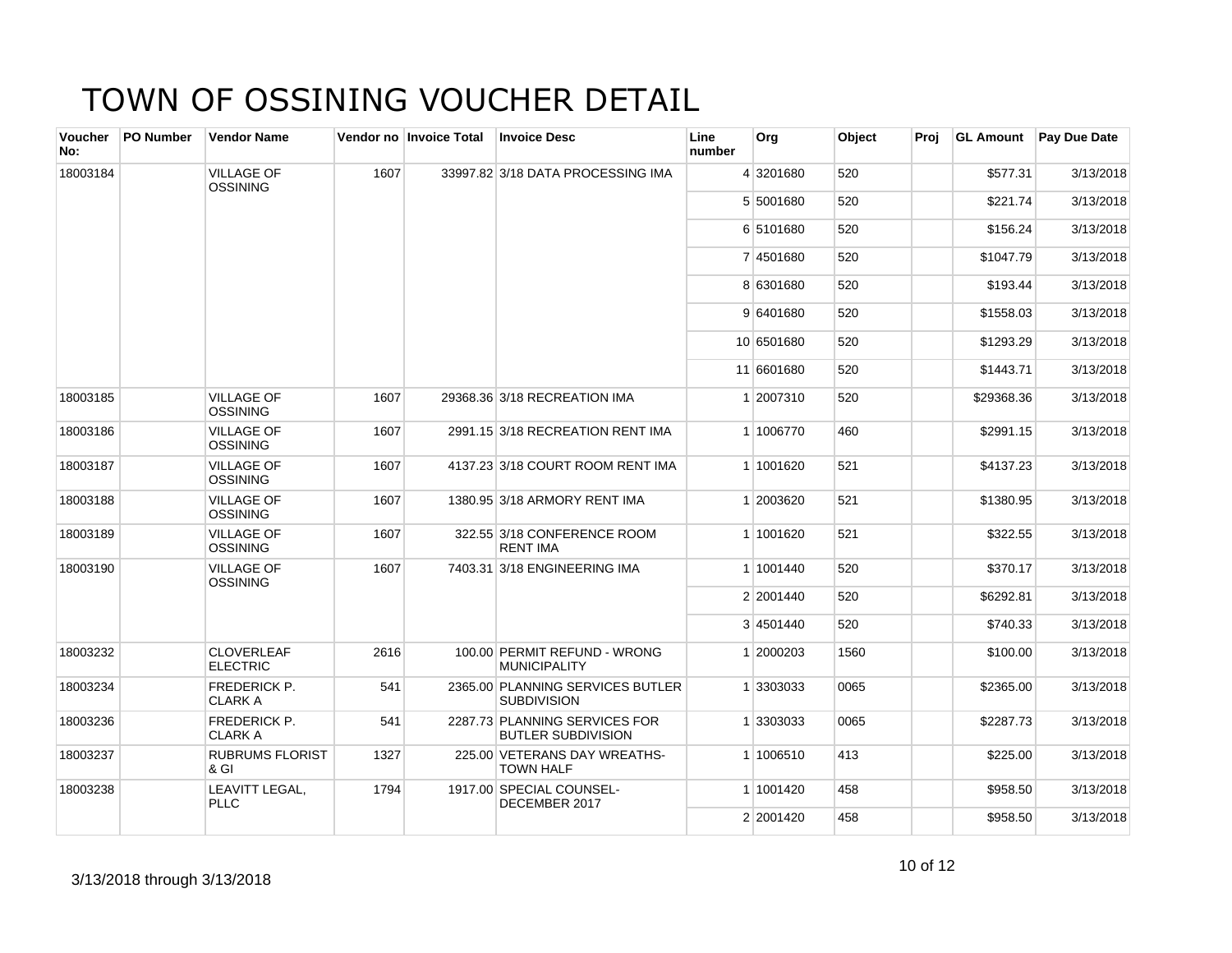| <b>Voucher</b><br>No: | <b>PO Number</b>  | <b>Vendor Name</b>                        |      | Vendor no Invoice Total | <b>Invoice Desc</b>                                                       | Line<br>number | Org       | Object | Proi | <b>GL Amount</b> | Pay Due Date |
|-----------------------|-------------------|-------------------------------------------|------|-------------------------|---------------------------------------------------------------------------|----------------|-----------|--------|------|------------------|--------------|
| 18003239              |                   | <b>CLEANING</b><br><b>SYSTEMS COM</b>     | 305  |                         | 208.80 KITCHEN SUPPLIES                                                   |                | 1 1006773 | 406    |      | \$208.80         | 3/13/2018    |
| 18003240              |                   | <b>CLEANING</b><br><b>SYSTEMS COM</b>     | 305  |                         | 31.85 KITCHEN SUPPLIES                                                    |                | 1006773   | 406    |      | \$31.85          | 3/13/2018    |
| 18003241              |                   | <b>CLEANING</b><br><b>SYSTEMS COM</b>     | 305  |                         | 71.95 KITCHEN SUPPLIES                                                    |                | 1 1006773 | 406    |      | \$71.95          | 3/13/2018    |
| 18003242              |                   | <b>CLEANING</b><br><b>SYSTEMS COM</b>     | 305  |                         | 128.00 KITCHEN SUPPLIES                                                   |                | 1 1006773 | 406    |      | \$128.00         | 3/13/2018    |
| 18003243              |                   | <b>RUBRUMS FLORIST</b><br>8 <sub>GI</sub> | 1327 |                         | 50.00 PEARL HARBOR WREATH<br>(TOWN HALF)                                  |                | 1 1006510 | 413    |      | \$50.00          | 3/13/2018    |
| 18003244              |                   | <b>EURO PIZZA</b>                         | 1965 |                         | 99.64 PIZZA FOR HIGHWAY/PARKS<br><b>GUYS- SNOWSTORM</b><br><b>CLEANUP</b> |                | 1 1001620 | 409    |      | \$99.64          | 3/13/2018    |
| 18003245              |                   | <b>WESTCHESTER</b><br><b>COUNTY D</b>     | 1646 |                         | 3150.00 EMPLOYEE ASSISTANCE<br>SERVICES 1/18-12/18                        |                | 1 1009010 | 800    |      | \$2048.00        | 3/13/2018    |
|                       |                   |                                           |      |                         |                                                                           |                | 2 2009010 | 800    |      | \$157.00         | 3/13/2018    |
|                       |                   |                                           |      |                         |                                                                           |                | 3 3109010 | 800    |      | \$787.00         | 3/13/2018    |
|                       |                   |                                           |      |                         |                                                                           |                | 4 3209010 | 800    |      | \$158.00         | 3/13/2018    |
|                       | 18003247 20180027 | <b>INTERSTATE</b><br><b>FIREWORKS</b>     | 720  |                         | 12733.88 2018 INDEPENDENCE DAY<br><b>FIREWORKS-1ST HALF</b>               |                | 1 1007550 | 413    |      | \$12733.88       | 3/13/2018    |
| 18003259              |                   | <b>SILVERBERG</b><br>ZALANTIS,            | 1404 |                         | 846.00 PRE=PLANNING SATOANY<br><b>LODGE REZONE</b>                        |                | 3303039   | 0065   |      | \$846.00         | 3/13/2018    |
| 18003262              |                   | <b>SILVERBERG</b><br>ZALANTIS,            | 1404 |                         | 54.00 ARTIS SENIOR LIVING<br>PLANNING BD                                  |                | 3303032   | 0065   |      | \$54.00          | 3/13/2018    |
| 18003263              |                   | <b>SILVERBERG</b><br>ZALANTIS,            | 1404 |                         | 81.00 PLANNING BD MTG POLZELLA                                            |                | 3303042   | 0065   |      | \$81.00          | 3/13/2018    |
| Total                 |                   |                                           |      |                         |                                                                           |                |           |        |      | 280276.10        |              |

| <b>Fund</b> | Total    |
|-------------|----------|
| 100         | 710.00   |
| 100         | 82693.78 |
| 200         | 53084.55 |
| 310         | 30021.35 |